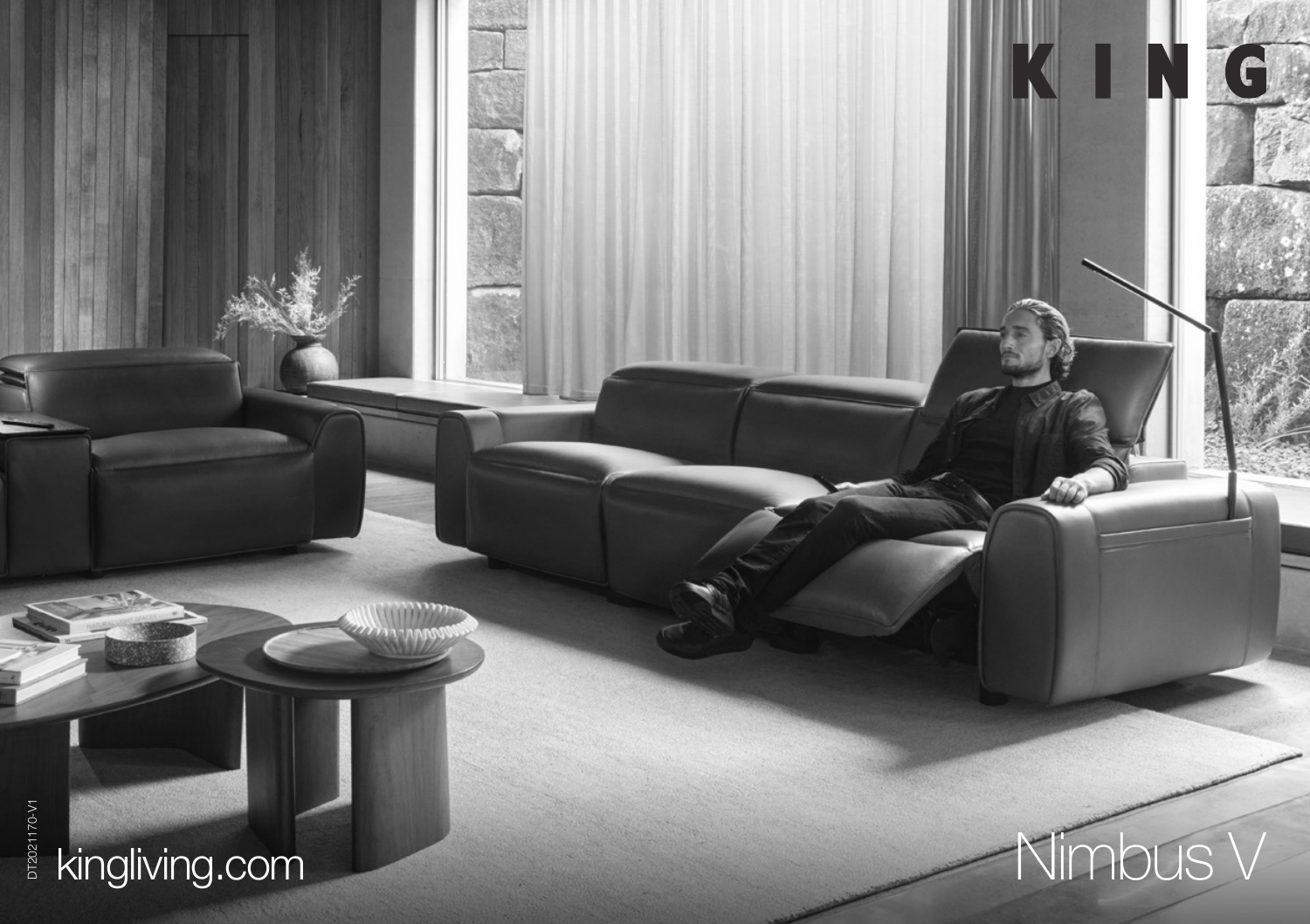# Nimbus V General Components

#### Recliner Modules

Front View shown without Arms

### 700R Module

800R Module

#### 900R Module







705 (27.75")

Modules 700R | 800R | 900R Side View shown without Arms



500 (19.75")

Arms Compact | H & RH Front | Side View Leather Detail



Arm Compact SMART | H & RH for SMART Accessories: Lights | Tables Front | Side View Leather Detail



Arm Wide LH & RH<br>Front | Side View Leather Detail



Arm Wide SMART I H & RH for SMART Accessories: Lights | Tables Front | Side View Leather Detail



Effective August 2021. Nimbus V uses TouchGlide® Technology. The weight limit for the recliner mechanism used in Nimbus V is 120kg (264.5lb). The weight limit for Nimbus V footrest is 15kg (33lb). Maximum allowable subwoofer dimensions: Height: 415 (16.5") Width: 220 (8.75") Depth: 640 (25.25"). As King Living has a policy of continuous improvement, changes to products and specifications may be made without prior notice. Images and drawings ar representative of design only. Accessories not included.

IMPORTANT: ALWAYS FULLY RETRACT THE FOOTREST BEFORE SITTING IN OR GETTING OUT OF THE RECLINER. To avoid damage to your reclinier, the reclining function should only be operated when you are seated in the recliner. Any open footrests, which have a 15kg (33lb) weight limit, must be closed before getting out of or into the seat. Sliding forward over the footrest to get out of the seat or getting into a fully reclined seat may the mechanism of the recliner and can result in the sofa tipping forward in extreme cases. This built-in tipping point was specifically designed to preserve the integrity of the mechanism if too much pressure is placed on permanent damage. Damage caused by improper use of Recliners will not be covered under Warranty.

Chair (Closed Position) Headrest Up A M Reclined (Open Position)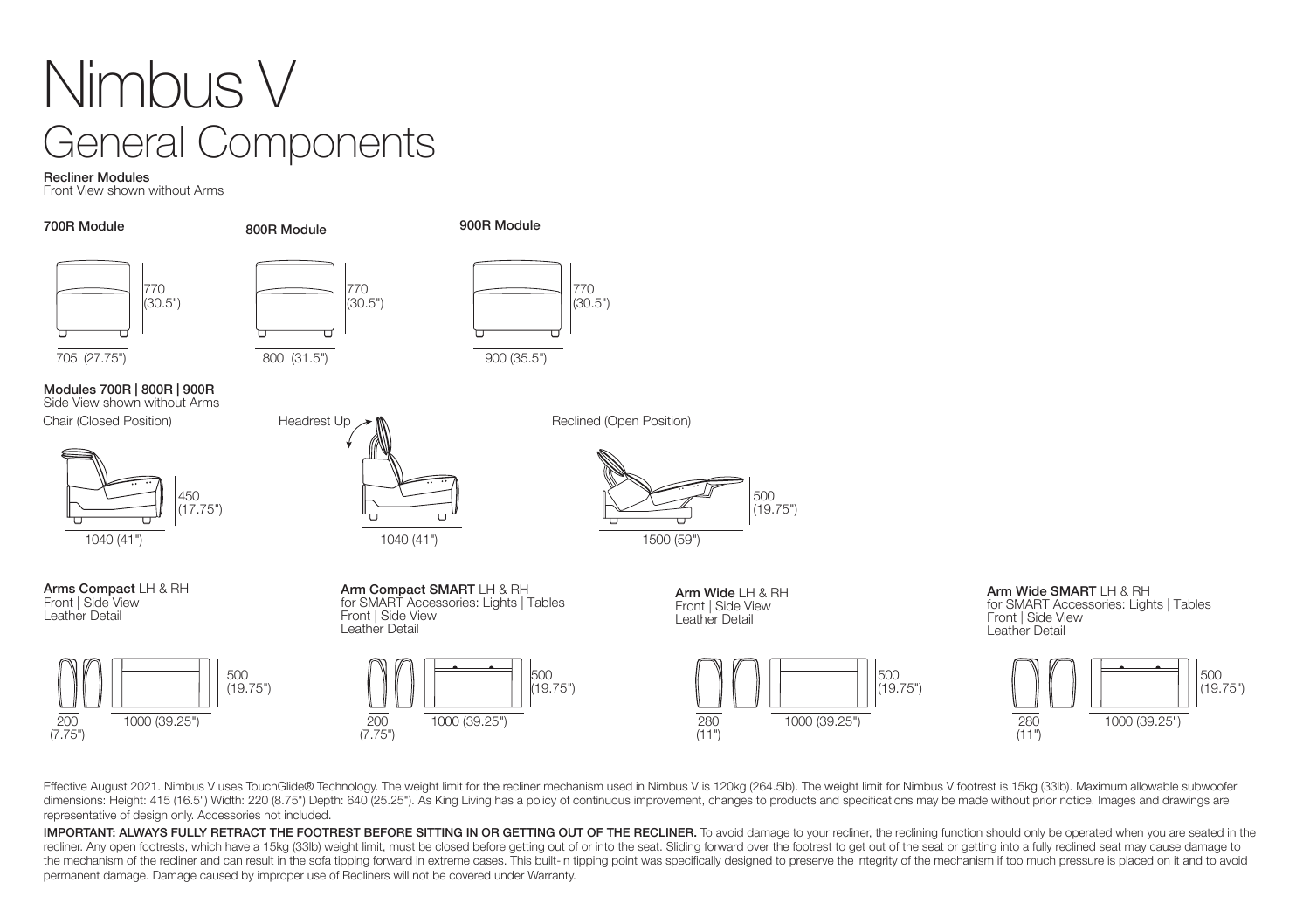## Nimbus V Media Components

#### Media Consoles

for in between modules

#### Front Back Side View





### Media Console Wide



Media Console Wide SMART SMART Pockets (rear) for SMART Accessories: Lights | Tables





#### Media Console Compact Media Console Storage XW SMART (Extra Wide)

SMART Pocket (rear) for SMART Accessories: Lights | Tables Timber Tray Top | Storage: W220 (8.75") x L832 (32.75") x H440 (17.25")



Top View



Media Console Storage XW SMART Charge (Extra Wide) SMART Pocket (rear) for SMART Accessories: Lights | Tables Timber Tray Top | Wireless Device Charging Storage: W220 (8.75") x L832 (32.75") x H440 (17.25")



Effective August 2021. Nimbus V uses TouchGlide® Technology. The weight limit for the recliner mechanism used in Nimbus V is 120kg (264.5lb). The weight limit for Nimbus V footrest is 15kg (33lb). Maximum allowable subwoofer dimensions: Height: 415 (16.5") Width: 220 (8.75") Depth: 640 (25.25"). As King Living has a policy of continuous improvement, changes to products and specifications may be made without prior notice. Images and drawings ar representative of design only. Accessories not included.

IMPORTANT: ALWAYS FULLY RETRACT THE FOOTREST BEFORE SITTING IN OR GETTING OUT OF THE RECLINER. To avoid damage to your reclinier, the reclining function should only be operated when you are seated in the recliner. Any open footrests, which have a 15kg (33lb) weight limit, must be closed before getting out of or into the seat. Sliding forward over the footrest to get out of the seat or getting into a fully reclined seat may the mechanism of the recliner and can result in the sofa tipoing forward in extreme cases. This built-in tipoing point was specifically designed to preserve the integrity of the mechanism if too much pressure is placed on permanent damage. Damage caused by improper use of Recliners will not be covered under Warranty.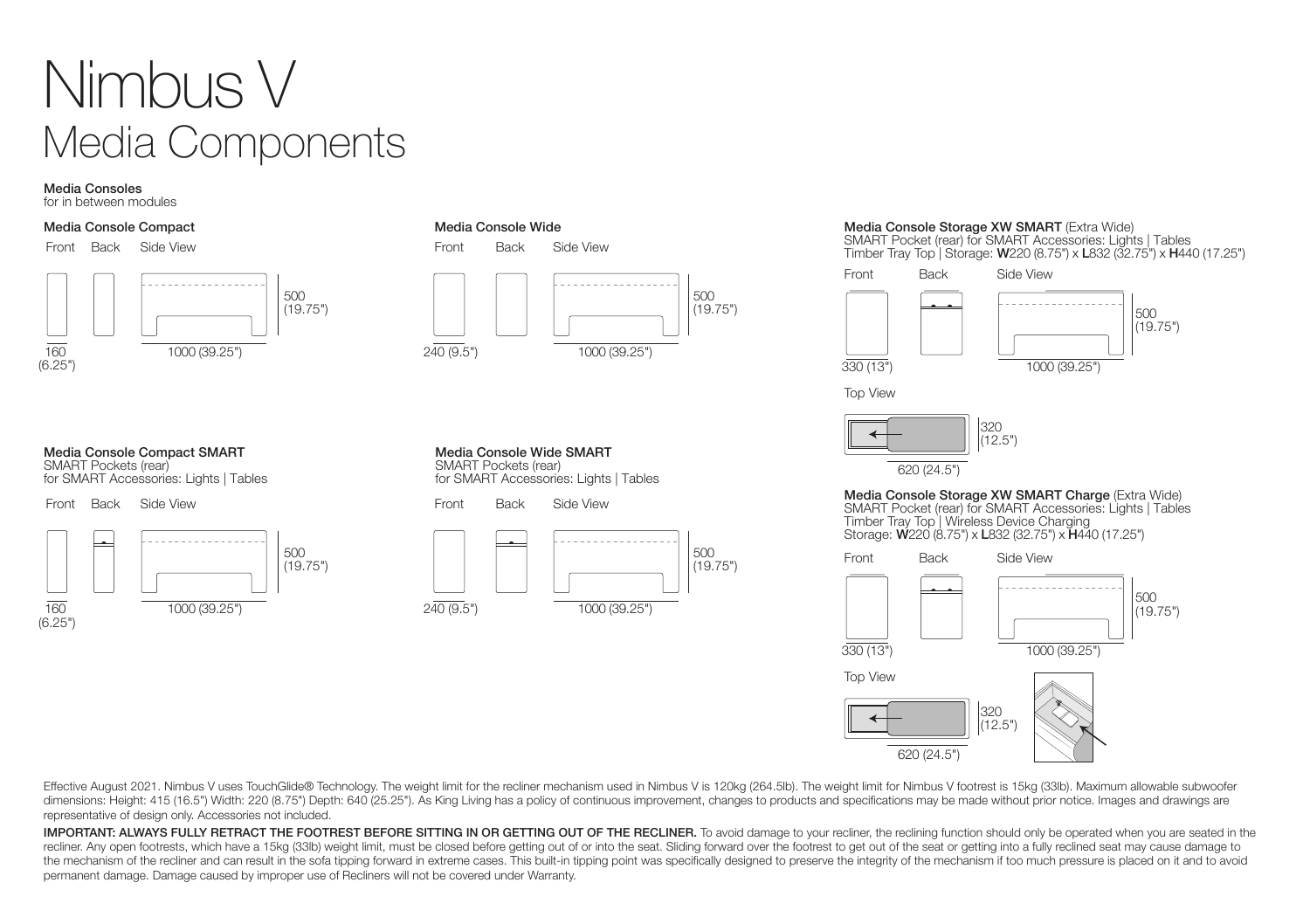# Nimbus V Media Components | Accessories

#### Media Consoles: Wedge

for in between modules

#### Media Console Wedge S Compact SMART

SMART Pocket (rear) for SMART Accessories: Lights | Tables Timber Tray Top | Storage: W220/50 (8.75"/2") x L832 (32.75") x H440 (17.25")

#### Top View Back Side View Top View Back Side View Back Side View Top View 338 (13.25") 418 (16.25") 418 (16.25") . . . . . . . . . . . . . . . . . . . . . . . . . . . . . . . . . . . . . . . . . . . . . . . 500 (19.75") 500 (19.75") 500<br>(19.75") 996 996 996  $(39.25")$  $(39.25"$  $(39.25"$ 1000 (39.25") 1000 (39.25") 1000 (39.25") 160 240 240  $(6.25)$ (9.5")  $(9.5"$ SMART Pocket Accessories Sonos Bracket Table 350 Round Charge Table 350 Round King Sofa Light LED Compatible with: Sonos Play 1; Sonos One; Sonos One SL 350 (13.75") 350 (13.75") 120 (4.75") 120 (4.75")  $160$ 120  $(6.25"$ (4.75")

Effective August 2021. Nimbus V uses TouchGlide® Technology. The weight limit for the recliner mechanism used in Nimbus V is 120kg (264.5lb). The weight limit for Nimbus V footrest is 15kg (33lb). Maximum allowable subwoofer dimensions: Height: 415 (16.5") Width: 220 (8.75") Depth: 640 (25.25"). As King Living has a policy of continuous improvement, changes to products and specifications may be made without prior notice. Images and drawings ar representative of design only. Accessories not included.

IMPORTANT: ALWAYS FULLY RETRACT THE FOOTREST BEFORE SITTING IN OR GETTING OUT OF THE RECLINER. To avoid damage to your reclinier, the reclining function should only be operated when you are seated in the recliner. Any open footrests, which have a 15kg (33lb) weight limit, must be closed before getting out of or into the seat. Sliding forward over the footrest to get out of the seat or getting into a fully reclined seat may the mechanism of the recliner and can result in the sofa tipping forward in extreme cases. This built-in tipping point was specifically designed to preserve the integrity of the mechanism if too much pressure is placed on permanent damage. Damage caused by improper use of Recliners will not be covered under Warranty.

#### Media Console Wedge S Wide SMART

SMART Pocket (rear) for SMART Accessories: Lights | Tables Timber Tray Top | Storage: W300/130 (11.75"/5") x L832 (32.75") x H440 (17.25")



#### Media Console Wedge S Wide SMART Charge

SMART Pocket (rear) for SMART Accessories: Lights | Tables Timber Tray Top | Wireless Device Charging | Storage: W300/130 (11.75"/5") x L832 (32.75") x H440 (17.25")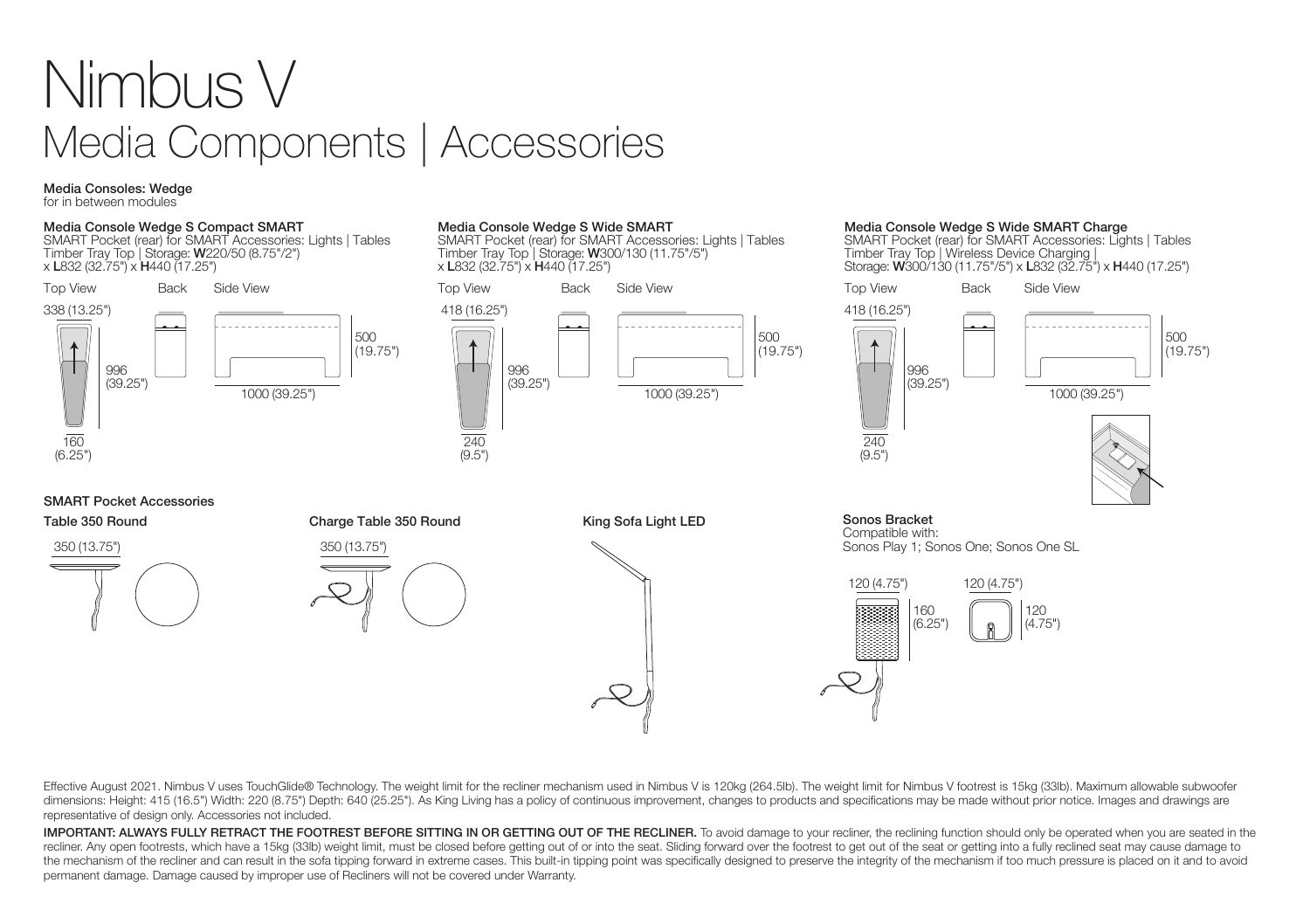# KING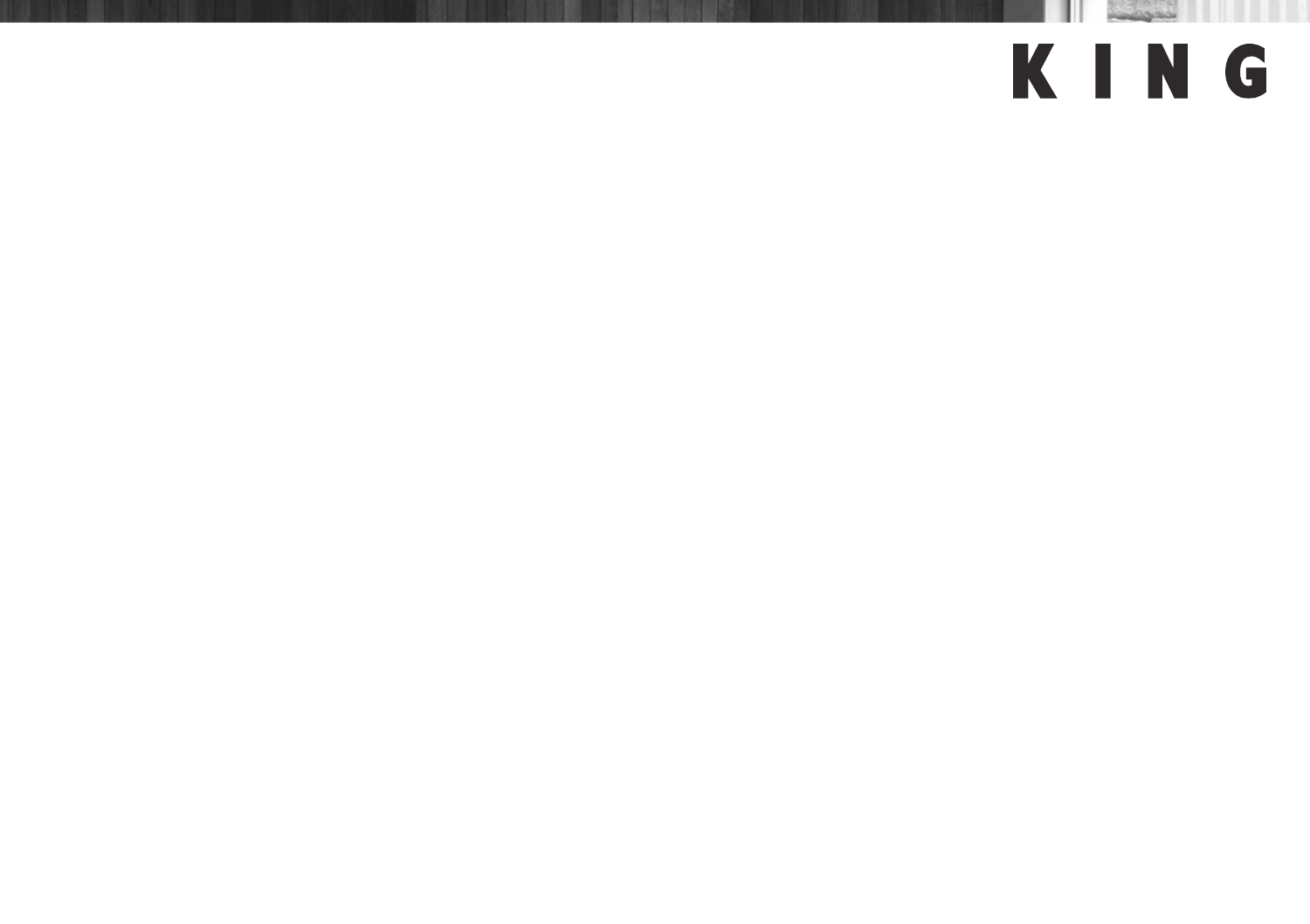# Nimbus V Packages: 3 Seaters

Packages<br>RW (Recliner + Wide Arms) | RC (Recliner + Compact Arms)  $R$ W (Recliner + Compact Arms) Hotel Arms) | Modules Depth 1040–1500 (41–59")



3 STR 900RW SMART 3x 900R, 2x ArmWide SMART



#### 3 STR 800RW 3x 800R,

2x ArmWide



3 STR 800RW SMART 3x 800R, 2x ArmWide SMART









3 STR 700RW SMART 3x 700R, 2x ArmWide SMART





### 3 STR 700RC 3x 700R,

2x ArmCompact



3 STR 700RC SMART 3x 700R, 2x ArmCompact SMART



2515 (99")

Effective August 2021. Nimbus V uses TouchGlide® Technology. The weight limit for the recliner mechanism used in Nimbus V is 120kg (264.5lb). The weight limit for Nimbus V footrest is 15kg (33lb). Maximum allowable subwoof dimensions: Height: 415 (16.5") Width: 220 (8.75") Depth: 640 (25.25"). As King Living has a policy of continuous improvement, changes to products and specifications may be made without prior notice. Images and drawings ar representative of design only. Accessories not included.

IMPORTANT: ALWAYS FULLY RETRACT THE FOOTREST BEFORE SITTING IN OR GETTING OUT OF THE RECLINER. To avoid damage to your reclinier, the reclining function should only be operated when you are seated in the recliner. Any open footrests, which have a 15kg (33lb) weight limit, must be closed before getting out of or into the seat. Sliding forward over the footrest to get out of the seat or getting into a fully reclined seat may the mechanism of the recliner and can result in the sofa tipping forward in extreme cases. This built-in tipping point was specifically designed to preserve the integrity of the mechanism if too much pressure is placed on permanent damage. Damage caused by improper use of Recliners will not be covered under Warranty.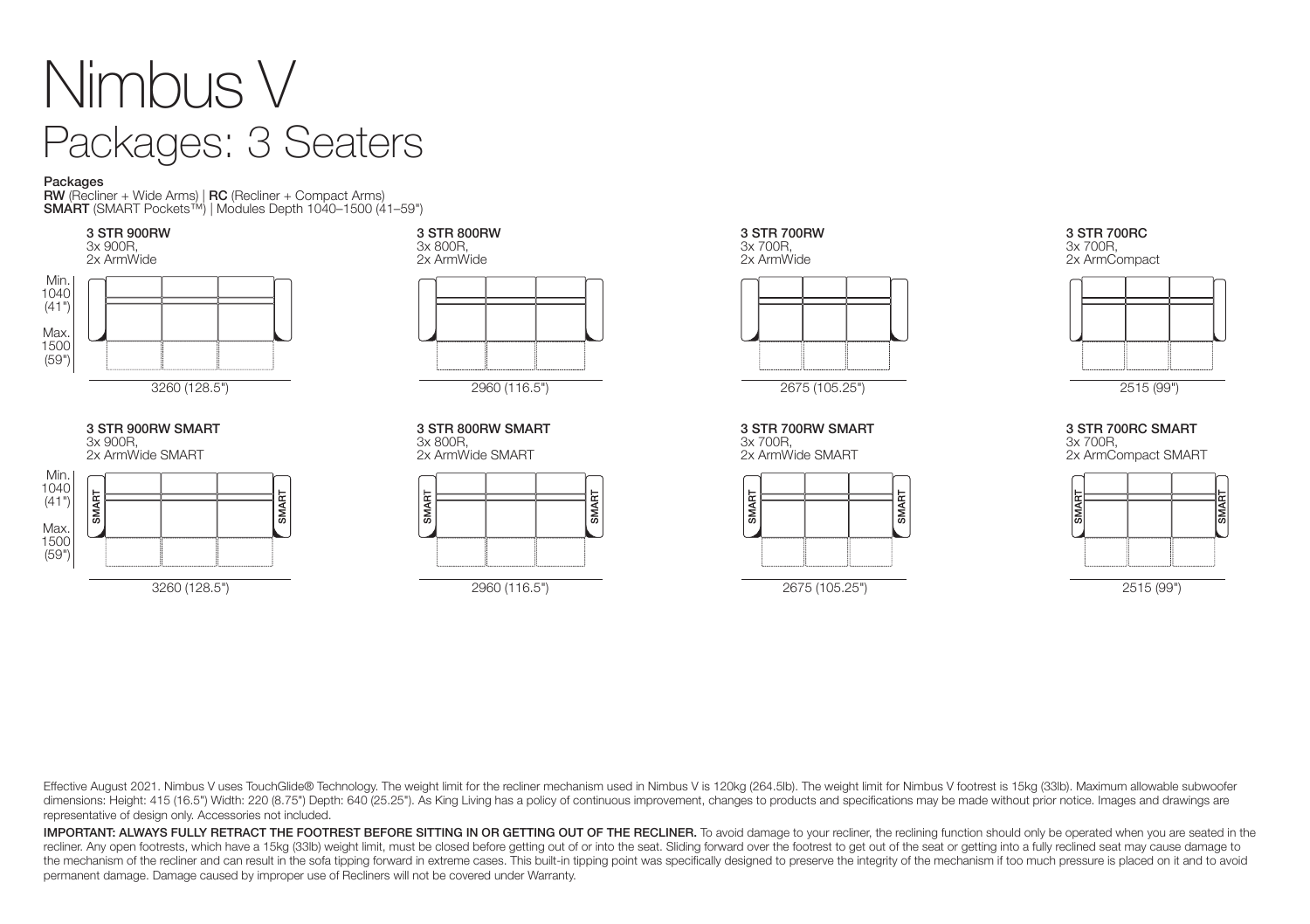# Nimbus V Packages: 2 Seaters | Armchairs

#### Packages

RW (Recliner + Wide Arms) | RC (Recliner + Compact Arms) SMART (SMART Pockets™) | Modules Depth 1040–1500 (41–59")



Effective August 2021. Nimbus V uses TouchGlide® Technology. The weight limit for the recliner mechanism used in Nimbus V is 120kg (264.5lb). The weight limit for Nimbus V footrest is 15kg (33lb). Maximum allowable subwoof dimensions: Height: 415 (16.5") Width: 220 (8.75") Depth: 640 (25.25"). As King Living has a policy of continuous improvement, changes to products and specifications may be made without prior notice. Images and drawings ar representative of design only. Accessories not included.

IMPORTANT: ALWAYS FULLY RETRACT THE FOOTREST BEFORE SITTING IN OR GETTING OUT OF THE RECLINER. To avoid damage to your recliner, the reclining function should only be operated when you are seated in the recliner. Any open footrests, which have a 15kg (33lb) weight limit, must be closed before getting out of or into the seat. Sliding forward over the footrest to get out of the seat or getting into a fully reclined seat may the mechanism of the recliner and can result in the sofa tipping forward in extreme cases. This built-in tipping point was specifically designed to preserve the integrity of the mechanism if too much pressure is placed on permanent damage. Damage caused by improper use of Recliners will not be covered under Warranty.